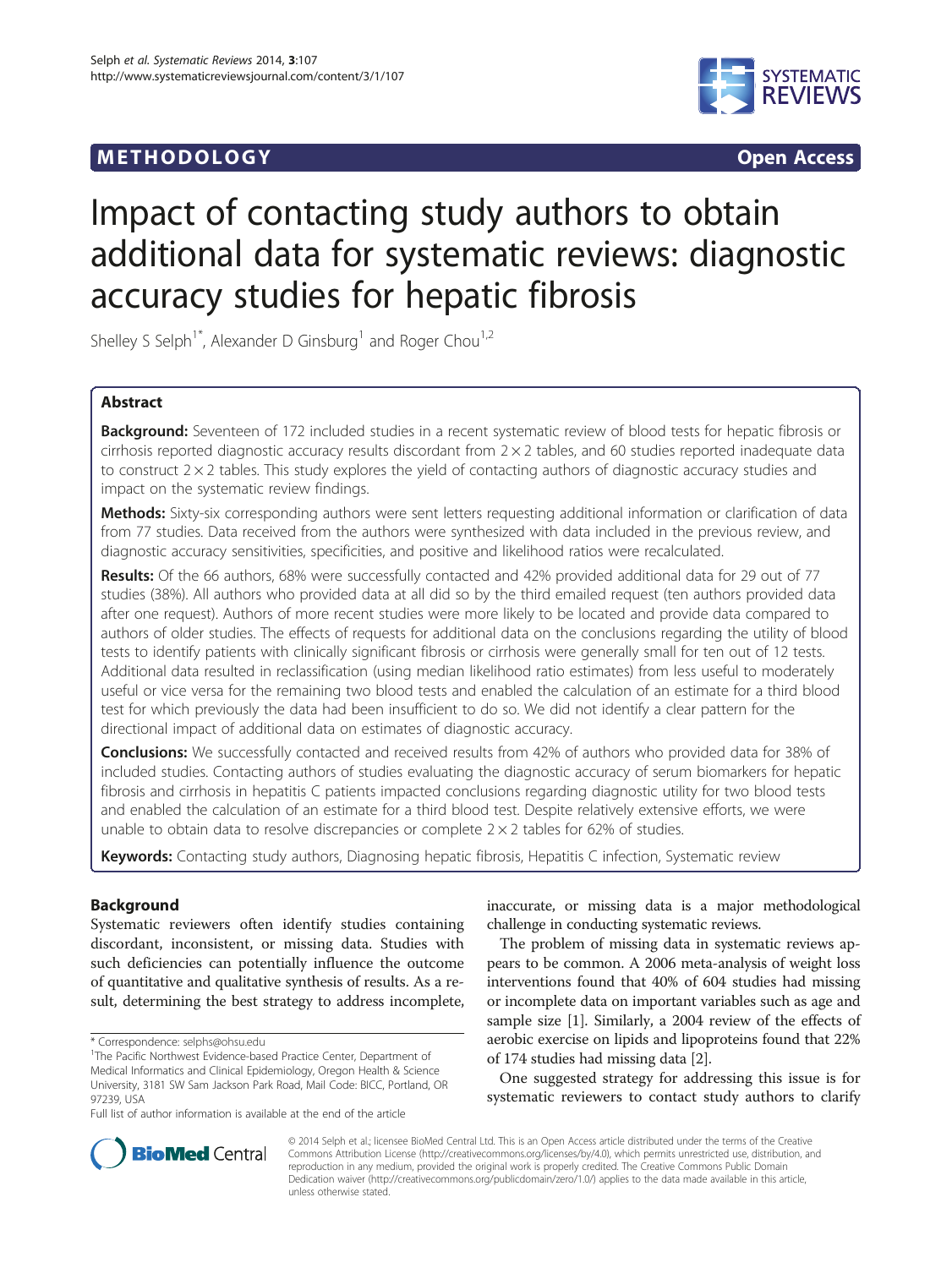<span id="page-1-0"></span>discordant data or to obtain missing data [\[3,4](#page-6-0)]. However, there is little known about the yield of requests for data or the effects of data obtained through author contact on the findings of systematic reviews. A 2009 review found that 50% of 93 systematic reviews in the 25 medical journals with the highest impact factors and 85% of 54 Cochrane systematic reviews published between 2005 and 2006 report contacting authors [\[5](#page-6-0)]. Further, 43% of reviews in the top medical journals and 83% of Cochrane reviews describe the process of author contact. However, only 4% of journal reviews and 9% of Cochrane reviews reported the response rates to author contacts. Evidence regarding the yield and impact of author requests is particularly sparse in the area of diagnostic tests.

In 2012, the Pacific Northwest Evidence-based Practice Center conducted a systematic review to determine the diagnostic accuracy of various blood tests for hepatic fibrosis or cirrhosis in patients with chronic hepatitis C viral infection [\[6](#page-6-0)-[8\]](#page-6-0). We found evidence that a number of blood tests are useful for identifying clinically significant fibrosis or cirrhosis, based on positive likelihood ratios of 5 to 10, suggesting a potential role as an alternative to liver biopsy. However, of the 172 included studies, 17 studies reported data that were discordant from  $2 \times 2$ tables (i.e., number of true positives, false positives, true negatives, and false negatives) calculated from the information provided (e.g., prevalence of fibrosis or cirrhosis, sensitivity, and specificity) in the studies. In addition, 60 studies were missing necessary data for one or more diagnostic tests to be included in summary estimates. To the authors' knowledge, this is the first study to evaluate the responsiveness of authors contacted to clarify discordant data or obtain missing data and the impact of the additional data provided in studies of diagnostic accuracy.

# Methods

# Included studies

Based on the previous systematic review [[6-8](#page-6-0)], we identified 17 studies [[9](#page-6-0)[-25](#page-7-0)] that had discrepancies in the data reported and 60 studies [\[26](#page-7-0)[-86](#page-8-0)] that provided insufficient data to construct  $2 \times 2$  tables at standard cutoffs for one or more diagnostic tests. We defined studies with discrepancies as those in which reported measures of diagnostic accuracy were inconsistent with measures of diagnostic accuracy calculated from  $2 \times 2$  tables by values of >0.10 (e.g., reported a positive predictive value of 0.85 vs. calculated a positive predictive value of 0.70). For studies in which  $2 \times 2$  table data were not provided, we calculated values for  $2 \times 2$  tables for commonly reported cutoff values for a positive test, based on the reported sample size, prevalence of the condition of interest (fibrosis or cirrhosis), sensitivity, and specificity. Studies for which we could not construct  $2 \times 2$  tables included those in which some measures of diagnostic accuracy were reported, but other necessary information was missing (e.g., sample size, prevalence of condition); studies in which sensitivity and specificity were reported at nonstandard cutoffs; and studies in which an area under the receiver operating characteristic (AUROC) was reported without sensitivity or specificity at standard cutoffs.

# Contacting authors

We requested data from 66 corresponding authors from around the world (Table 1) for 77 studies. All publications were in English and all corresponding authors were contacted in English. We sent corresponding authors an initial request for additional data by email. For the convenience of authors, we provided labeled  $2 \times 2$  tables they could fill in and send back to us. If there was no response to our initial email, after a minimum of three business days, we sent a second reminder email to the corresponding author. If there was still no response after a minimum of eight business days following the initial email, we sent a second reminder email. After a minimum of ten business days with no response, we then attempted to contact authors by telephone. If still unable to reach corresponding authors, we attempted to contact

Table 1 Number of authors contacted and provided data by country

| Country              | <b>Authors contacted</b> | Provided data  |  |
|----------------------|--------------------------|----------------|--|
| Austria              | $\mathbf{1}$             | $\mathbf 0$    |  |
| Belgium              | $\overline{2}$           | $\mathbf{1}$   |  |
| Brazil               | 3                        | 1              |  |
| Egypt                | $\overline{7}$           | $\overline{2}$ |  |
| France               | 12                       | 5              |  |
| Germany              | $\overline{2}$           | 1              |  |
| Israel               | $\overline{2}$           | 1              |  |
| Italy                | 6                        | 3              |  |
| Japan                | $\overline{2}$           | $\mathbf{1}$   |  |
| Korea                | $\overline{2}$           | $\overline{2}$ |  |
| Luxembourg           | 1                        | $\mathbf{1}$   |  |
| Mexico               | 1                        | $\Omega$       |  |
| The Netherlands      | 1                        | 1              |  |
| Pakistan             | $\mathbf{1}$             | $\mathbf 0$    |  |
| Romania              | $\overline{4}$           | 3              |  |
| Spain                | 1                        | $\mathbf 0$    |  |
| Sweden               | 1                        | $\Omega$       |  |
| Taiwan               | $\overline{2}$           | 1              |  |
| Tunisia              | 1                        | $\Omega$       |  |
| Turkey               | $\overline{2}$           | 1              |  |
| United Kingdom       | 5                        | $\Omega$       |  |
| <b>United States</b> | 7                        | $\overline{4}$ |  |
| Total                | 66                       | 28             |  |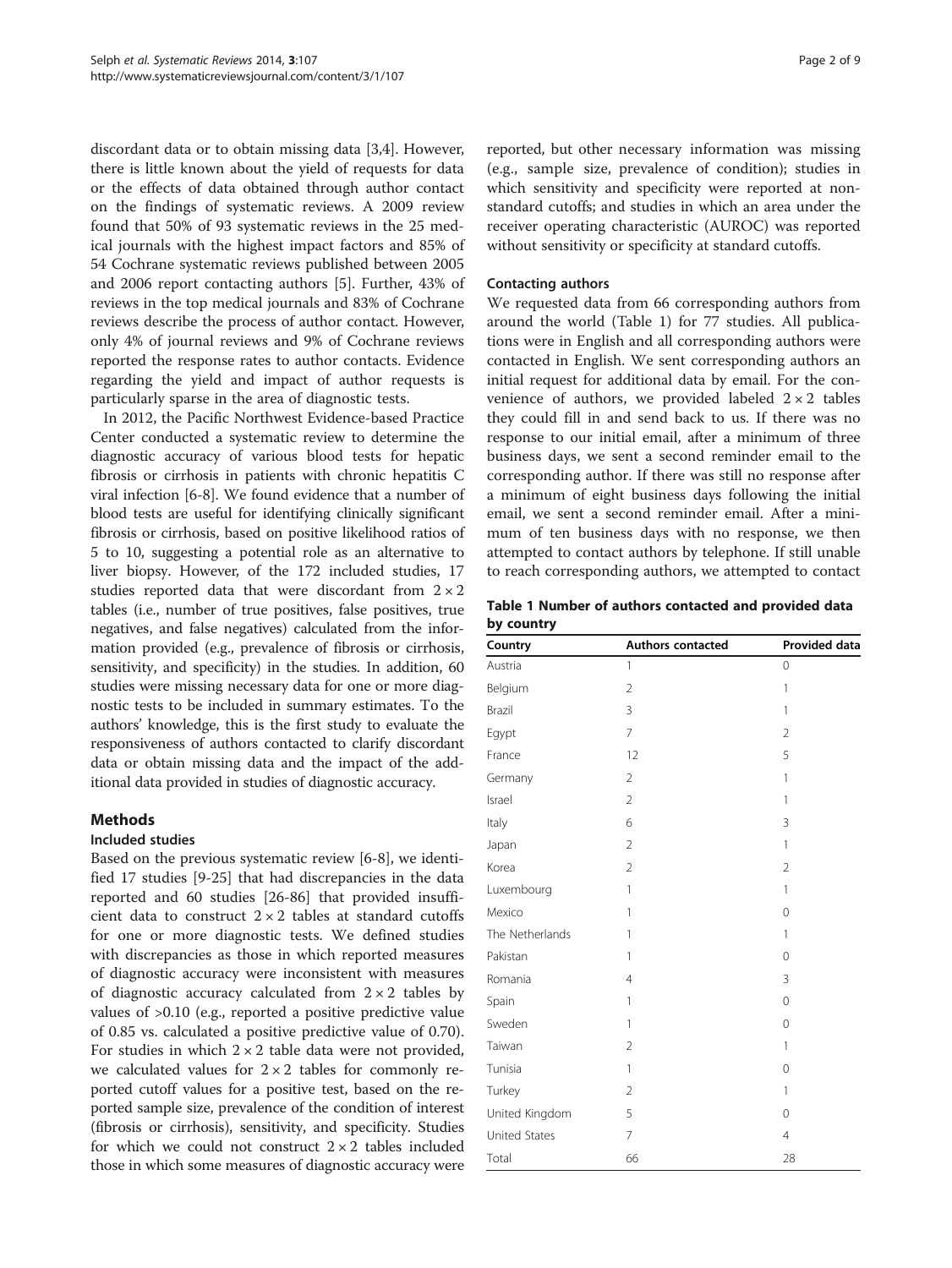<span id="page-2-0"></span>the last authors and statisticians, if identifiable. If corresponding authors forwarded our request to other authors, we sent reminders to these authors. After a minimum of 15 business days from our initial email, we sent a final email to authors. If we received an automated "out-ofoffice" response, we waited until the author had returned to send further reminders.

# Incorporation of data

For studies with discrepancies and cases in which we could not construct a  $2 \times 2$  table, we requested that authors provide the  $2 \times 2$  data used to generate their estimates of diagnostic accuracy. For studies that provided only AUROC or did not report diagnostic accuracy at standard cutoffs, we asked that authors provide  $2 \times 2$  data for diagnostic accuracy at standard cutoffs for the blood test or tests evaluated.

We recalculated median values and ranges for sensitivity and specificity at the cutoffs used in the original review using additional data obtained, and we compared differences between the updated and original findings. We categorized blood tests reporting a positive likelihood ratio of

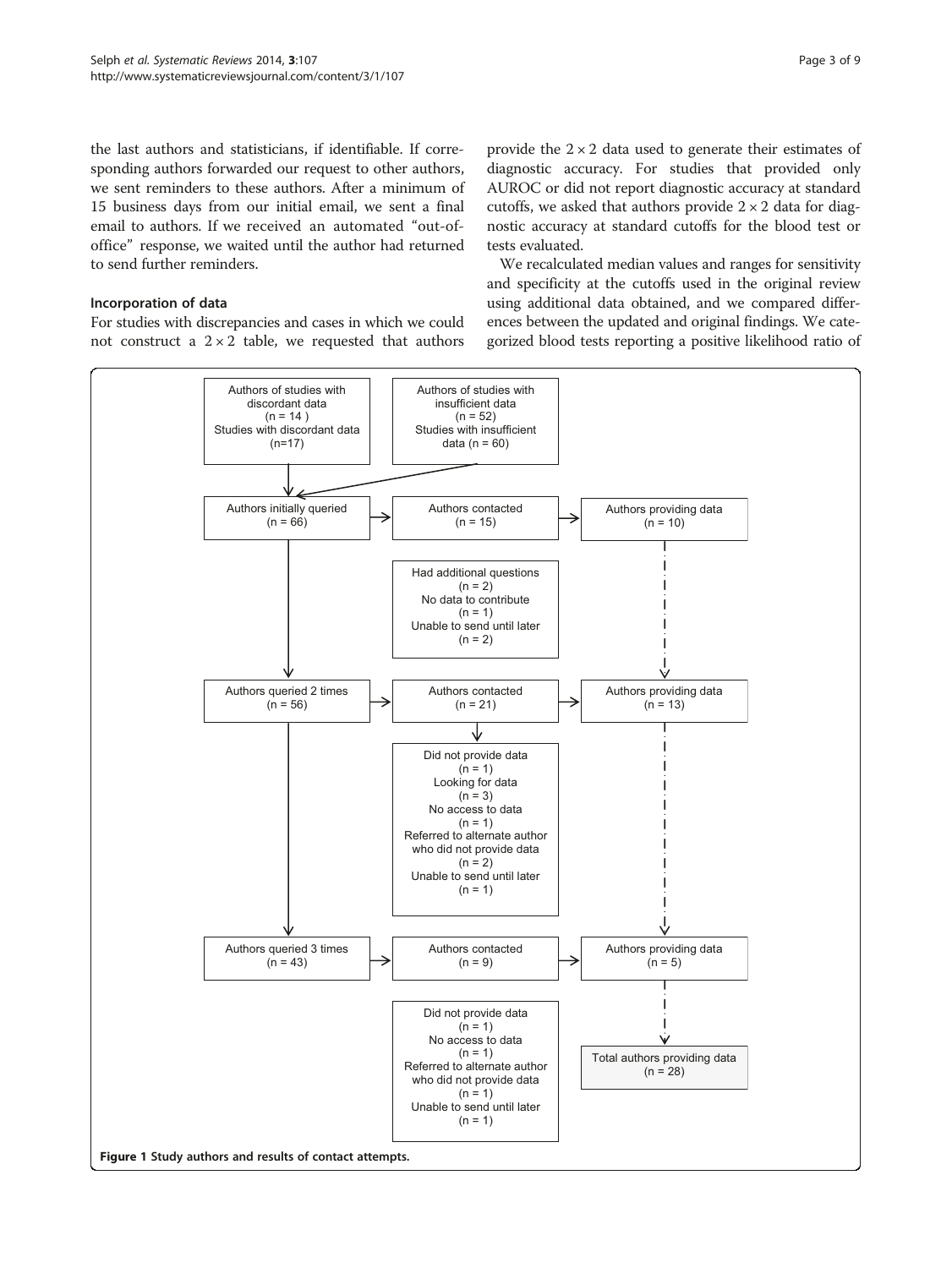5 to 10 or a negative likelihood ratio of 0.1 to 0.2 as moderately useful (no blood test was associated with a positive likelihood ratio of  $>10$  or negative likelihood ratio  $< 0.1$ ) [[87](#page-8-0)]. We also reassessed the strength of evidence with the additional data.

We compared the recalculated sensitivity, specificity, positive likelihood ratio, and negative likelihood ratio to the pooled estimates from the initial review. In addition, we compared the new strength of evidence ratings to that based on the dataset from the initial review.

# Results

# Response rate

Of the 66 authors, we were able to contact 45 (68%) (Figure [1\)](#page-2-0). Of those 45 authors, 28 provided additional data for 29 studies, including four who provided datasets. Among authors whom we were able to contact, reasons for not sending data included the following: no current access to the data and need for additional time to find and format the data (e.g., data stored on a floppy disk).

All authors who provided data did so by the third request for information (second reminder). We received information from ten authors after only one request. Two requests were required for 13 authors, and three were required for five authors. The average number of total days between the initial request and the first reminder was seven, between the first reminder and the second was 13, and between the second reminder and the third was 16. The minimum and maximum number of days between any two contact attempts was three and 34, respectively. Several authors were on holiday or sabbatical, and we waited until their return to continue sending reminders which resulted in longer times between requests. We received no additional information after three requests and received no additional data in response to telephone contact.

There was no difference in the likelihood of providing data between authors of studies with discrepancies compared with authors of studies in which  $2 \times 2$  tables could not be calculated (54% vs. 40%,  $p = 0.36$ ). Of the 17 studies in which there was a discrepancy between reported results for diagnostic accuracy and constructed  $2 \times 2$ tables, seven of 13 authors provided data on seven studies [\[9,12,13,16](#page-6-0)[,18,20,25](#page-7-0)], including one dataset [[18](#page-7-0)]. We were unable to contact four authors [\[11](#page-6-0),[14,](#page-6-0)[19,21](#page-7-0)], one author forwarded our request to a colleague who did not provide the data [[22-24\]](#page-7-0), one provided data for one of two studies [\[17](#page-6-0)], and one declined telephone contact [[15\]](#page-6-0). Of the 60 studies missing information to generate  $2 \times 2$  tables, 21 of 53 authors provided additional or confirmatory data on 22 studies [[28,30](#page-7-0)-[35,39,49,51,52](#page-7-0)[,57,62,66,68,69,71,77,78,81,85,86\]](#page-8-0), including three datasets [[49](#page-7-0)[,77,78\]](#page-8-0). Reasons for not providing

data were similar to those for authors of studies with discrepancies. Authors of more recent studies were more likely to be located and provide data ( $p = 0.02$ ). The mean year of publication of studies for which we received additional data was 2010. The mean year of publication of studies by contacted authors who did not provide additional data was 2008, while the average publication year for authors of studies we could not locate was 2007. Country of publication did not appear to predict the likelihood of receiving data (Table [1](#page-1-0)).

## Effect on diagnostic accuracy

For diagnosing hepatic fibrosis, additional data were provided for 12 out of 16 blood tests. The number of additional studies for specific tests and cutoffs ranged from zero to nine (zero additional studies occurred when additional data were obtained, but only for studies with discrepancies, so that one set of data was replaced by another) (Tables [2](#page-4-0) and [3\)](#page-5-0) There was little impact on median estimates of diagnostic accuracy for the two tests with the greatest number of additional studies added (five and ten studies). See the full report for specific tests affected [\[88\]](#page-8-0).

Additional data for two tests for fibrosis resulted in a meaningful change in test usefulness from less useful to moderately useful for one test and from moderately useful to less useful for one test. Although the additional data resulted in the reclassification of two additional blood tests, the actual change in median estimates was small to minimal. Additional data also enabled us to create estimates of diagnostic accuracy for fibrosis for one test, for which data had previously been insufficient to do so.

For diagnosing cirrhosis, additional data were provided for eight of 16 blood tests. For the test with the greatest number of additional studies (ten studies), the effect on median likelihood ratio estimates was minimal [[88\]](#page-8-0). The number of additional studies ranged from one to five for other blood tests. Additional data for two tests enabled reclassification from less useful to moderately useful, but the impact on the actual estimates was minimal.

We compared the effects of additional data from studies with discrepancies with the effects of additional data from studies in which  $2 \times 2$  tables could not be generated and found no clear pattern suggesting differential effects on median estimates. We also evaluated effects of additional data with respect to the original strength of evidence ratings. The overall strength of evidence rating did not change for any of the tests for which we obtained additional data. The test for which we received the most additional data was already rated high strength of evidence.

# **Discussion**

Our experience demonstrates that obtaining additional data through author contacts for studies of diagnostic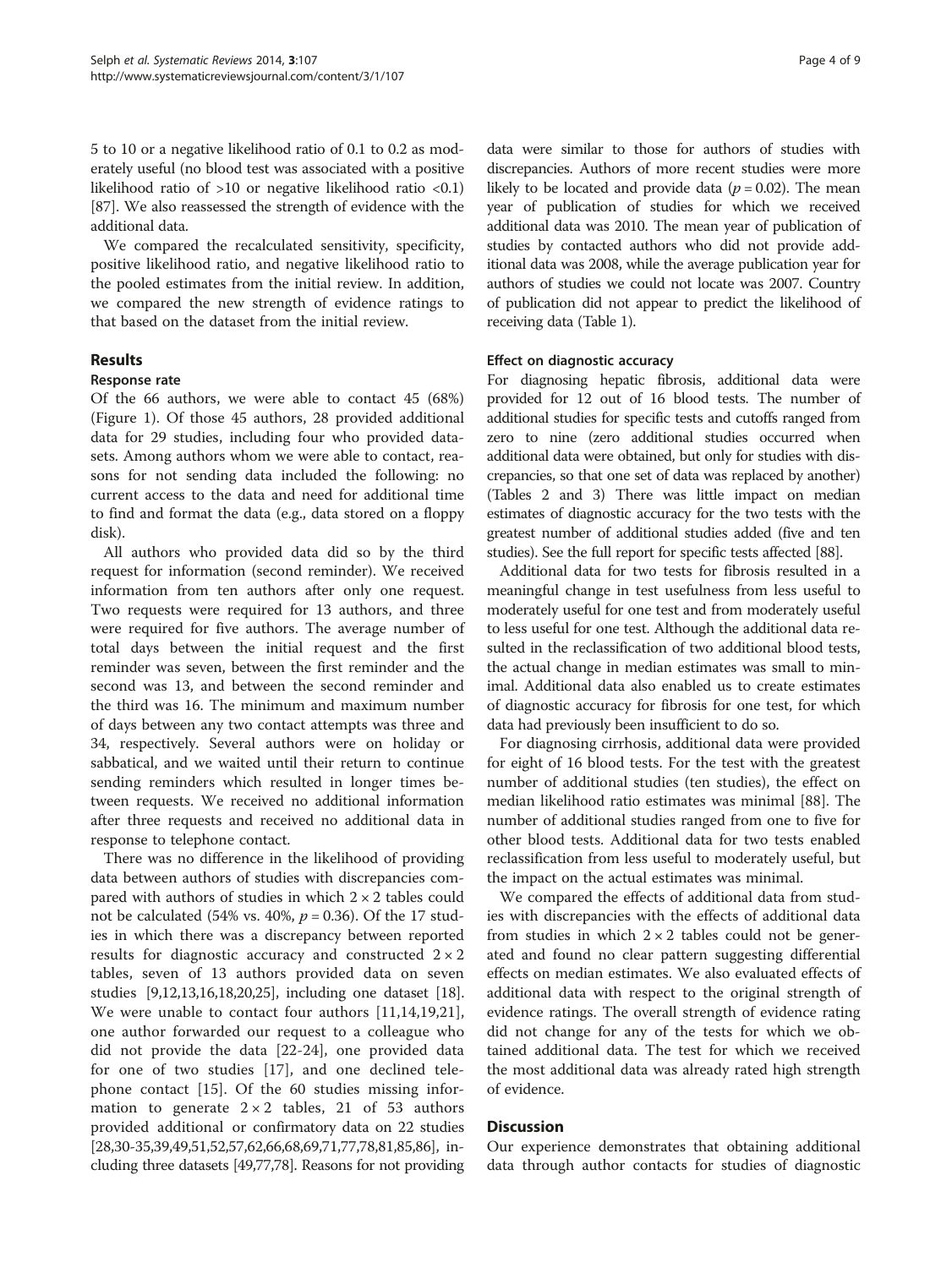<span id="page-4-0"></span>Table 2 Diagnostic accuracy of tests for fibrosis

| Fibrosis test (cutoff)           | Number of<br>samples | Sensitivity<br>(median, range) | <b>Specificity</b><br>(median, range) | <b>Positive likelihood</b><br>ratio (median, range) | Negative likelihood<br>ratio (median, range) |
|----------------------------------|----------------------|--------------------------------|---------------------------------------|-----------------------------------------------------|----------------------------------------------|
| Platelets $<$ 140 to $<$ 163     | 8                    | $0.56(0.28 - 0.89)$            | $0.91(0.69 - 1.0)$                    | $6.3(2.3-14)$                                       | $0.48(0.16 - 0.78)$                          |
| With additional data             | 10 <sup>a</sup>      | $0.57(0.28 - 0.89)$            | $0.91(0.58 - 1.0)$                    | $6.3(1.64 - 35)$                                    | $0.48(0.16 - 0.78)$                          |
| API > 3.5 or ≥4.0                | 5                    | $0.70(0.52 - 0.82)$            | $0.70(0.51 - 0.77)$                   | $2.3(1.7-2.7)$                                      | $0.43(0.34 - 0.67)$                          |
| With additional data             | $6^a$                | $0.64$ $(0.52 - 0.82)$         | $0.69(0.51 - 0.77)$                   | $2.0(1.7-2.7)$                                      | $0.53(0.34 - 0.67)$                          |
| $API \geq 6.0$                   | $5/3^{b}$            | $0.51(0.19 - 0.75)$            | $0.90(0.58 - 0.96)$                   | $5.1(1.8 - 7.3)$                                    | $0.54(0.43 - 0.94)$                          |
| With additional data             | 6 <sup>a</sup>       | $0.54(0.19 - 0.75)$            | $0.88(0.58 - 0.96)$                   | $4.5(1.4 - 7.3)$                                    | $0.52$ (0.43-0.94)                           |
| APRI ≥0.5 to >0.55               | 28                   | $0.81(0.29 - 0.98)$            | $0.55(0.10-0.94)$                     | $1.8(1.1 - 4.8)$                                    | $0.35(0.08 - 0.78)$                          |
| With additional data             | 40 <sup>c</sup>      | $0.79(0.29 - 0.98)$            | $0.56$ $(0.10-1.0)$                   | $1.8(1.0 - 7.5)$                                    | $0.56$ (0.07-0.93)                           |
| AST: ALT ratio $>1.0$            | 5                    | $0.35(0.08 - 0.45)$            | $0.77(0.62 - 1.0)$                    | $1.5(1.1-15)$                                       | $0.84(0.84 - 0.98)$                          |
| With additional data             | $8^{a,c}$            | $0.36(0.08 - 0.59)$            | $0.80(0.48 - 1.0)$                    | $1.7(1.1-14)$                                       | $0.81(0.65 - 0.98)$                          |
| ELF >8.75, >9.0, or >9.78        | 3                    | $0.85(0.84 - 0.86)$            | $0.70(0.62 - 0.80)$                   | $2.8(2.3-4.2)$                                      | $0.21(0.19 - 0.23)$                          |
| With additional data             | 3 <sup>a</sup>       | $0.84(0.62 - 0.85)$            | $0.80(0.70 - 0.86)$                   | $4.2$ (2.8-4.4)                                     | $0.20(0.19 - 0.45)$                          |
| FIB-4 > 1.26 or $\geq$ 1.45      | 6                    | $0.64(0.62 - 0.86)$            | $0.68$ $(0.54 - 0.75)$                | $2.0(0.88 - 2.6)$                                   | $0.53(0.21-1.3)$                             |
| With additional data             | $Q^C$                | $0.64(0.57 - 0.86)$            | $0.68$ $(0.28 - 0.85)$                | $2.0(0.88 - 3.7)$                                   | $0.53(0.21-1.3)$                             |
| $FIB-4 > 3.25$                   | $\overline{4}$       | $0.50(0.28 - 0.86)$            | $0.79(0.59 - 0.99)$                   | $2.4(1.3-28)$                                       | $0.63$ $(0.21 - 0.80)$                       |
| With additional data             | 7 <sup>c</sup>       | $0.28(0.11 - 0.86)$            | $0.97(0.59 - 1.0)$                    | $9.3(1.3 - 28)$                                     | $0.74(0.21 - 0.89)$                          |
| FibroIndex $>1.25$               | 3                    | $0.94(0.62 - 0.97)$            | $0.40(0.40 - 0.48)$                   | $1.6(1.2-1.6)$                                      | $0.15(0.08 - 0.79)$                          |
| With additional data             | 6 <sup>c</sup>       | $0.64$ $(0.54 - 0.97)$         | $0.57(0.40-1.0)$                      | $1.5(1.2-2.2)$                                      | $0.62$ (0.08-0.79)                           |
| FibroIndex > 2.25 or $\geq$ 2.25 | 3                    | $0.30(0.17 - 0.36)$            | $0.97(0.97 - 1.0)$                    | $10,12, \infty$                                     | $0.72$ (0.66-0.83)                           |
| With additional data             | 4 <sup>c</sup>       | $0.24(0.14 - 0.36)$            | $0.99(0.97 - 1.0)$                    | $10,12, \infty$                                     | $0.78$ (0.66-0.87)                           |
| FibroMeter > 0.419 to > 0.59     | 3                    | $0.69(0.64 - 0.80)$            | $0.81(0.76 - 0.81)$                   | $3.6(3.4 - 3.6)$                                    | $0.38(0.26 - 0.44)$                          |
| With additional data             | 5 <sup>c</sup>       | $0.80$ $(0.64 - 0.87)$         | $0.76(0.64 - 0.81)$                   | $3.3(2.4 - 3.6)$                                    | $0.26$ $(0.21 - 0.44)$                       |
| FibroTest > 0.10 to > 0.22       | 6                    | $0.92$ $(0.88 - 0.97)$         | $0.38(0.27 - 0.56)$                   | $1.5(1.3-1.9)$                                      | $0.21(0.11 - 0.28)$                          |
| With additional data             | $Q^C$                | $0.92(0.64 - 0.98)$            | $0.46(0.21-1.0)$                      | $1.7(1.2 - 2.2)$                                    | $0.17(0.11 - 0.39)$                          |
| FibroTest > 0.70 or > 0.80       | 5                    | $0.22$ (0.20-0.50)             | $0.96(0.95 - 0.98)$                   | $5.5(5.5-13)$                                       | $0.81$ $(0.53 - 0.82)$                       |
| With additional data             | $10^{a,c}$           | $0.38(0.20 - 0.94)$            | $0.95(0.36 - 0.98)$                   | $7.6(1.4-13)$                                       | $0.65(0.12 - 0.82)$                          |
| Forns Index >4.2 to >4.57        | 14                   | $0.88(0.57 - 0.94)$            | $0.52$ (0.20-0.77)                    | $1.8(1.2 - 2.2)$                                    | $0.22$ (0.12-0.64)                           |
| With additional data             | $16^{a,c}$           | $0.89(0.42 - 0.94)$            | $0.51(0.20 - 0.77)$                   | $1.8(0.54 - 2.2)$                                   | $0.23(0.12-2.6)$                             |
| Forns Index >6.9                 | 10                   | $0.36(0.18 - 0.61)$            | $0.94(0.66 - 1.0)$                    | $6.5(1.6-18)$                                       | $0.68$ $(0.56 - 0.92)$                       |
| With additional data             | 14 <sup>c</sup>      | $0.40(0.18 - 0.81)$            | $0.95(0.33 - 1.0)$                    | $7.4(1.2-18)$                                       | $0.63$ $(0.22 - 0.92)$                       |
| Hepascore > 0.46 to $\geq$ 0.55  | 5                    | $0.66$ $(0.54 - 0.82)$         | $0.79(0.65 - 0.86)$                   | $3.1(2.3-4.5)$                                      | $0.43$ $(0.28 - 0.55)$                       |
| With additional data             | 8 <sup>c</sup>       | $0.65(0.54 - 0.82)$            | $0.80(0.65 - 0.86)$                   | $3.2$ (2.3-4.5)                                     | $0.44(0.28 - 0.55)$                          |
| Lok Index > 0.17 or > 0.20       | $\mathbf{0}$         | <b>NA</b>                      | <b>NA</b>                             | <b>NA</b>                                           | <b>NA</b>                                    |
| With additional data             | 3 <sup>c</sup>       | $0.58(0.48 - 0.82)$            | $0.80(0.58 - 0.81)$                   | $2.9(2.0-3.1)$                                      | $0.53(0.31 - 0.65)$                          |

Values in italics indicate a change to above or below a cutoff of 5.0 for positive likelihood ratio or 0.20 for negative likelihood ratio.

ALT serum alanine aminotransferase, API age platelet index, APRI aspartate aminotransferase to platelet ratio index, AST aspartate aminotransferase, ELF enhanced liver fibrosis, NA not available.

<sup>a</sup>Additional data for study(s) with discrepancy in reported data.

<sup>b</sup>The first number is the number of samples for sensitivity/the second number is the number of samples for specificity.

 $c$ Additional data for study(s) without  $2 \times 2$  tables.

accuracy is possible, although challenging. We were able to contact the majority of authors (45 out of 66). Most contacted authors (28 out of 45) provided data, and several more indicated that they would have had the data been more readily accessible to them. Although the effects of the additional data on summary estimates were relatively small in most cases, the changes had important implications in assessing the clinical utility of two tests, in one case moving a blood test into the moderately useful range and in the other case moving it out of the moderately useful range. This suggests that while including previously unpublished data can result in clinically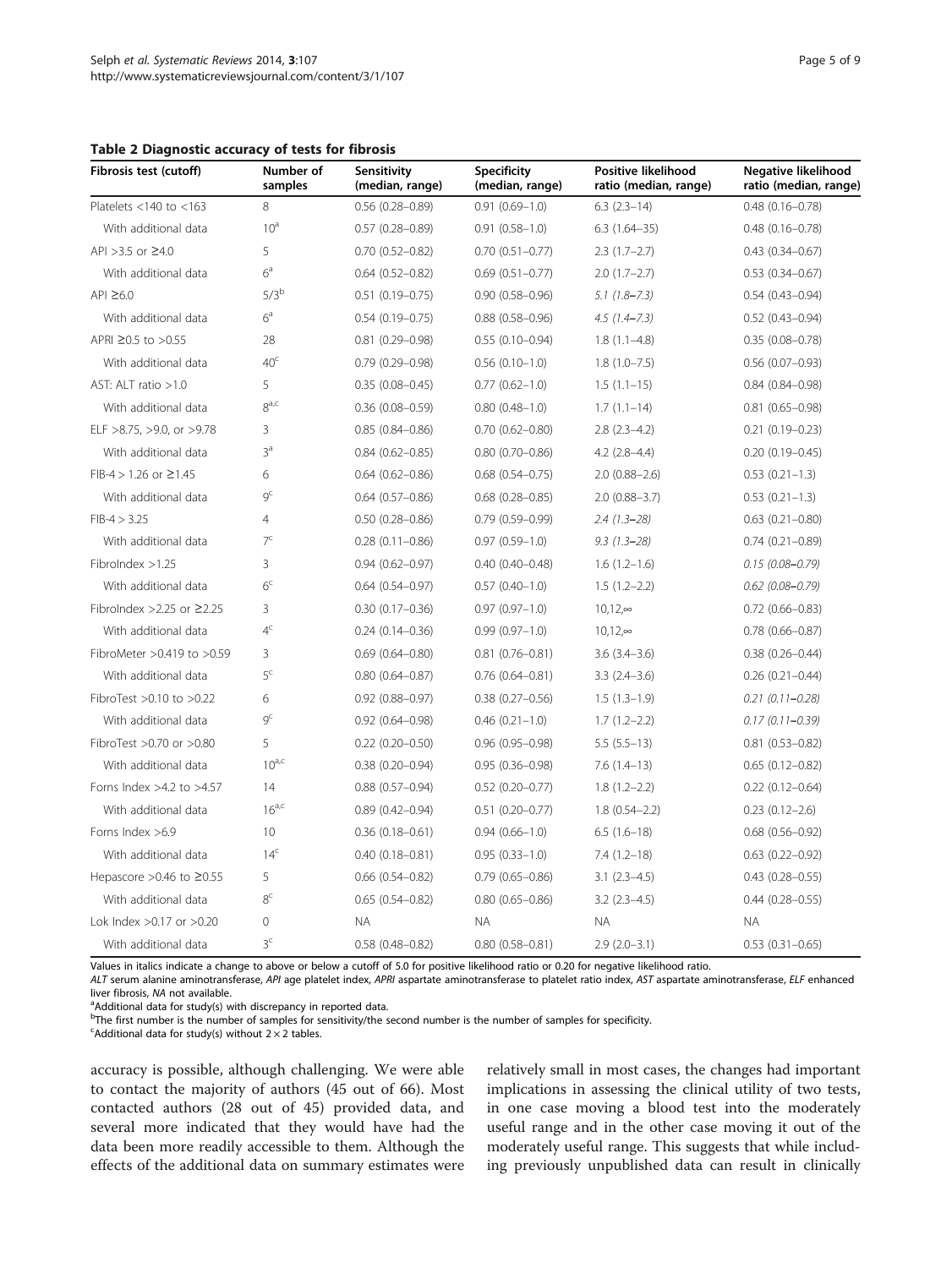<span id="page-5-0"></span>

| Table 3 Diagnostic accuracy of tests for cirrhosis |           |             |  |
|----------------------------------------------------|-----------|-------------|--|
| Fibrosis test (cutoff)                             | Number of | Sensitivity |  |

| Fibrosis test (cutoff)            | Number of<br>samples | Sensitivity<br>(median, range) | <b>Specificity</b><br>(median, range) | <b>Positive likelihood</b><br>ratio (median, range) | <b>Negative likelihood</b><br>ratio (median, range) |
|-----------------------------------|----------------------|--------------------------------|---------------------------------------|-----------------------------------------------------|-----------------------------------------------------|
| Platelets $<$ 140 to $<$ 155      | 9                    | $0.78(0.41 - 0.93)$            | $0.87(0.84 - 0.94)$                   | $6.0(2.8-93)$                                       | $0.25(0.07-0.63)$                                   |
| With additional data              | 10 <sup>a</sup>      | $0.77(0.41 - 0.93)$            | $0.86(0.57-0.99)$                     | $5.5(1.6-93)$                                       | $0.27(0.07 - 0.63)$                                 |
| $API \geq 6.0$                    | 5/3 <sup>b</sup>     | $0.67(0.43 - 0.80)$            | $0.87(0.81 - 0.93)$                   | $5.2(2.7-10)$                                       | $0.38(0.22 - 0.68)$                                 |
| With additional data              | 6 <sup>a</sup>       | $0.64(0.12 - 0.80)$            | $0.88(0.81 - 0.99)$                   | $5.3(2.7-17)$                                       | $0.41(0.22 - 0.88)$                                 |
| APRI > 1.0 or $\geq$ 1.0          | 19                   | $0.77(0.33 - 1.0)$             | $0.75(0.30 - 0.87)$                   | $3.1(1.4-4.9)$                                      | $0.31(0-0.77)$                                      |
| With additional data              | $30/29^{b,c}$        | $0.75(0.13-1.0)$               | $0.77(0.30-1.0)$                      | $3.2(1.4 - 10.6)$                                   | $0.33(0 - 0.89)$                                    |
| AST: $ALT$ ratio $>1.0$           | 17                   | $0.36(0.12 - 0.78)$            | $0.92(0.59 - 1.0)$                    | $4.5(1.0-31)$                                       | $0.70(0.47-1.0)$                                    |
| With additional data              | 19 <sup>a</sup>      | $0.39(0.10 - 0.78)$            | $0.93(0.59 - 1.0)$                    | $5.6(1.0 - 31)$                                     | $0.66$ $(0.23-1.0)$                                 |
| $FIB-4 > 1.45$                    | 1                    | 0.90                           | 0.58                                  | 2.1                                                 | 0.17                                                |
| With additional data              | 4 <sup>c</sup>       | $0.89(0.87-1.0)$               | $0.58(0.40 - 0.70)$                   | $2.1(1.7-2.9)$                                      | $0.19(0.0 - 0.23)$                                  |
| $FIB-4 > 3.25$                    | 1.                   | 0.55                           | 0.92                                  | 6.9                                                 | 0.49                                                |
| With additional data              | 5 <sup>c</sup>       | $0.49(0.40 - 0.55)$            | $0.93(0.91 - 0.95)$                   | $6.4$ $(5.7-8.9)$                                   | $0.60(0.49 - 0.63)$                                 |
| FibroTest > 0.56 or > 0.66        | 2                    | 0.85 and 0.82                  | 0.74 and 0.77                         | 3.3 and 36                                          | 0.20 and 0.23                                       |
| With additional data              | 7 <sup>c</sup>       | $0.83(0.27 - 0.91)$            | $0.74(0.65 - 1.0)$                    | $3.6(2.6-3.6)$                                      | $0.23$ $(0.11 - 0.73)$                              |
| FibroTest > 0.73, > 0.75, > 0.862 | $\overline{7}$       | $0.56(0.30-1.0)$               | $0.81(0.24 - 0.96)$                   | $2.9(1.2-10)$                                       | $0.54(0.0-0.79)$                                    |
| With additional data              | $10^{a,c}$           | $0.49(0.11 - 0.86)$            | $0.89(0.55 - 1.0)$                    | $4.3(1.2-11)$                                       | $0.57(0.20 - 0.89)$                                 |
| Forns Index >4.2                  | $\mathbf{1}$         | 0.98                           | 0.27                                  | 1.3                                                 | 0.07                                                |
| With additional data              | 6 <sup>c</sup>       | $0.66$ $(0.27-1.0)$            | $0.31(0-1.0)$                         | $1.4(0.27-1.5)$                                     | $0.07(0 - 0.66)$                                    |
| Forns Index >6.9                  | $\mathbf{1}$         | 0.67                           | 0.91                                  | 7.4                                                 | 0.36                                                |
| With additional data              | 3 <sup>c</sup>       | $0.66$ $(0.53 - 0.67)$         | $0.87(0.86 - 0.91)$                   | $5.2(4.2 - 7.4)$                                    | $0.39(0.36 - 0.53)$                                 |
| Lok Index ≥0.20 or >0.26          | 6                    | $0.90(0.67 - 1.0)$             | $0.50(0.30 - 0.82)$                   | $1.8(1.0-4.8)$                                      | $0.21(0 - 0.94)$                                    |
| With additional data              | 7 <sup>c</sup>       | $0.90(0.67 - 1.0)$             | $0.53(0.30 - 0.82)$                   | $1.9(1.0-4.8)$                                      | $0.19(0 - 0.94)$                                    |
| Lok Index $\geq$ 0.5 or $>$ 0.6   | $\overline{7}$       | $0.53(0.40 - 0.79)$            | $0.88(0.60 - 0.95)$                   | $4.4(1.3-11)$                                       | $0.53(0.24 - 0.80)$                                 |
| With additional data              | 8 <sup>c</sup>       | $0.53(0.23 - 0.79)$            | $0.91(0.60 - 0.97)$                   | $5.8(1.3 - 11)$                                     | $0.52(0.24 - 0.80)$                                 |

Values in italics indicate a change to above or below a cutoff of 5.0 for positive likelihood ratio or 0.20 for negative likelihood ratio.

ALT serum alanine aminotransferase, API age platelet index, APRI aspartate aminotransferase to platelet ratio index, AST aspartate aminotransferase. <sup>a</sup>Additional data for study(s) with discrepancy in reported data.

<sup>b</sup>The first number is the number of samples for sensitivity/the second number is the number of samples for specificity.

 $c$ Additional data for study(s) without  $2 \times 2$  tables.

important changes in estimates, the magnitude and direction of impact may not be readily predictable.

# Although we successfully contacted 68% of authors, this effort was time consuming, not only for us but also for study authors, who often had to first locate the data before being able to complete the  $2 \times 2$  tables. In addition, despite our efforts, data to resolve discrepancies or calculate  $2 \times 2$  tables at commonly used cutoffs for sensitivity and specificity could not be obtained for 48 of 77 (62%) studies, most frequently because authors could not be contacted or because they did not have access to the data. This experience indicates that despite relatively extensive efforts to obtain additional data, unresolved discrepancies and missing data remain likely. All data were obtained with the first three out of five attempted contacts, suggesting that more extensive efforts may be of low yield. In particular, telephone contact did not produce any additional information.

## Limitations

Receiving data was a function of not only whether authors were accessible and willing to send data but also whether they were able to communicate in English. As a result, a slightly higher yield may have been possible if non-English-speaking authors had been contacted in their native language.

# Conclusions

Contacting authors of studies evaluating the diagnostic accuracy of serum biomarkers for hepatic fibrosis and xcirrhosis in hepatitis C patients to obtain additional data was successful for 29 of 77 studies (38%). This resulted in changes in estimates and reclassification of two tests for hepatic fibrosis and the inclusion of an additional test for which data had previously been insufficient to calculate an estimate. Systematic reviewers with adequate resources should consider contacting authors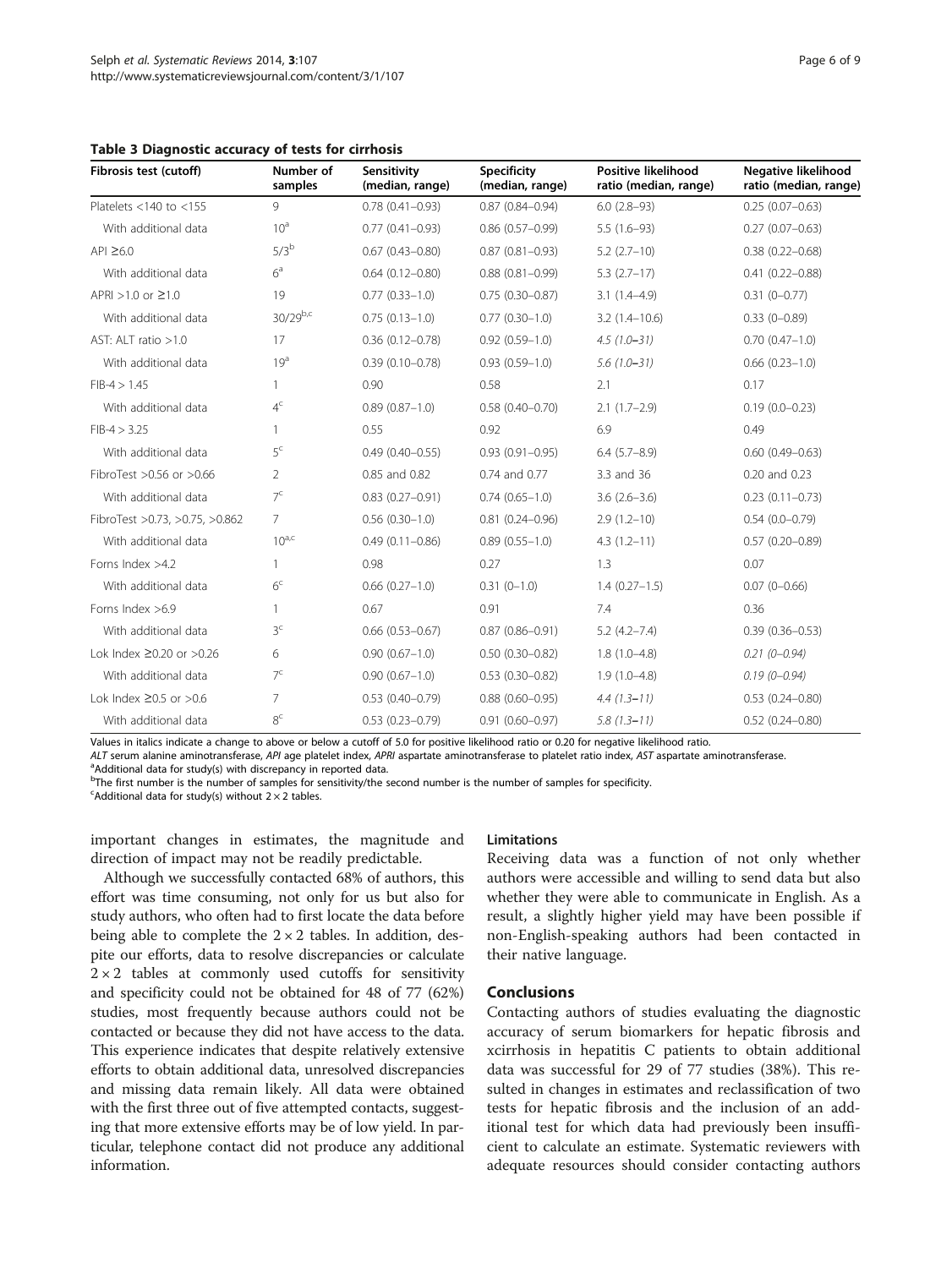<span id="page-6-0"></span>of studies with missing or discrepant data, especially if these studies were published within the past 4 years. However, despite relatively extensive efforts, we were unable to obtain data to resolve discrepancies or complete  $2 \times 2$  tables for 48 of 77 studies. Given that three attempts were needed to obtain even that level of information, more efficient mechanisms of achieving better access to information are needed. Requiring authors of studies on diagnostic accuracy to provide the  $2 \times 2$  tables at commonly used cutoffs in the original study publication (or in the results of publicly available trial registries such as ClinicalTrials.gov) or requiring authors to make their datasets publicly available would save time, enable systematic reviewers to synthesize data more readily and completely, and enable more transparent verification of authors' estimates of diagnostic accuracy.

### Abbreviations

ALT: alanine aminotransferase; API: age platelet index; APRI: aspartate aminotransferase to platelet ratio index; AST: aspartate aminotransferase; AUROC: area under the receiver operating characteristic.

#### Competing interests

The authors declare that they have no competing interests.

#### Authors' contributions

SS and AG analyzed the data and drafted the manuscript. RC conceived the study and revised the manuscript. All authors read and approved the final manuscript.

#### Acknowledgements

We would like to thank the following corresponding and other authors for responding to our request for additional study data: Alfredo Alberti, M.D., Simona Bota, M.D., Marc Bourlière, M.D., Jérôme Boursier, M.D., Rafael Bruck, M.D., Mary J. Burton, M.D., Paul Calès, M.D., Laurent Castera, M.D., Ramsey C. Cheung, M.D., Kin Jip Cheung, Ph.D., Dana Crisan, M.D., Ph.D., Mireen Friedrich-Rust, M.D., Naveen Gara, M.D., Edoardo G. Giannini, M.D., Ph.D., Mircea Grigorescu, M.D., Ph.D., Jérôme Guéchot, Pharm.D., Ph.D., Kwang-Hyub Han, M.D., Philippe Halfon, M.D., Ph.D., Pharm.D., Angelo Iacobellis, M.D., Dong Joon Kim, M.D., Sheng-Nan Lu, M.D., M.P.H., Ph.D., Gilles Morali, M.D., Joel Mossong, Ph.D., Rokaya Mohamed El-Sayed, M.D., Mohamed M. Omran, Ph.D., Jae Jun Park, M.D., Keyur Patel, M.D., Ph.D., Guillaume Pénaranda, M.Sc., William Rosenberg, Ph.D., Christoph Sarrazin, M.D., Leonardo L. Schiavon, M. D., Ph.D., Giada Sebastiani, M.D., Roxana Sirli, M.D., Ph.D., Roberto Testa, M.D., David L. Thomas, M.D., M.P.H., Hans Van Vlierberghe, M.D., Ph.D., Hanneke van Vuuren, Ph.D., Kentaro Yoshioka, M.D., Ph.D., Yusuf Yilmaz, M.D., and Jean-Pierre Zarski, M.D., Ph.D. We would also like to thank Bryce Lambert and Monica Fraenkel for their assistance contacting study authors.

#### Disclaimer

This project was funded under Contract No. HHSA 290-2012-00014I from the Agency for Healthcare Research and Quality, U.S. Department of Health and Human Services. The authors of this article are responsible for its content, including any clinical treatment recommendations. No statement in this article should be construed as an official position of AHRQ or of the U.S. Department of Health and Human Services.

## Author details

<sup>1</sup>The Pacific Northwest Evidence-based Practice Center, Department of Medical Informatics and Clinical Epidemiology, Oregon Health & Science University, 3181 SW Sam Jackson Park Road, Mail Code: BICC, Portland, OR 97239, USA. <sup>2</sup> Department of Medicine, Oregon Health & Science University, Portland, OR, USA.

Received: 25 April 2014 Accepted: 29 August 2014 Published: 19 September 2014

#### References

- 1. Gibson CA, Bailey BW, Carper MJ, Lecheminant JD, Kirk EP, Huang G, Dubose KD, Donnelly JE: Author contacts for retrieval of data for a meta-analysis on exercise and diet restriction. Int J Technol Assess Health Care 2006, 22:267–270.
- 2. Kelley GA, Kelley KS, Tran ZV: Retrieval of missing data for meta-analysis: a practical example. Int J Technol Assess Health Care 2004, 20:296-299.
- 3. Higgins JPT, Green S: Cochrane Handbook for Systematic Reviews of Interventions Version 5.1.0. The Cochrane Collaboration: [Updated March 2011]; 2011 [\[www.cochrane-handbook.org\]](http://www.cochrane-handbook.org)
- 4. Balshem H, Stevens A, Ansari M, Norris S, Kansagara D, Shamliyan T, Chou R, Chung M, Moher D, Dickersin K: Finding grey literature evidence and assessing for outcome and analysis reporting biases when comparing medical interventions. In AHRQ and the Effective Health Care Program. In Methods Guide for Effectiveness and Comparative Effectiveness Reviews. Rockville: Agency for Healthcare Research and Quality: AHRQ Publication No 10(14)-EHC063-EF; 2013:19–20.
- 5. Mullan RJ, Flynn DN, Carlberg B, Tleyjeh IM, Kamath CC, LaBella ML, Erwin PJ, Guyatt GH, Montori VM: Systematic reviewers commonly contact study authors but do so with limited rigor. J Clin Epidemiol 2009, 62:138-142.
- 6. Chou R, Cottrell EB, Wasson N, Rahman B, Guise J-M: Screening for hepatitis C virus infection in adults: a systematic review for the U.S. Preventive Services Task Force. Ann Intern Med 2013, 158:101–108.
- 7. Chou R, Cottrell EB, Wasson N, Rahman B, Guise J-M: Screening for Hepatitis C Virus Infection in Adults. Comparative Effectiveness Review No. 69. (Prepared by the Oregon Evidence-based Practice Center under Contract No. 290-2007- 10057-I.). Agency for Healthcare Research and Quality: Rockville; 2012.
- 8. Chou R, Wasson N: Blood tests to diagnose fibrosis or cirrhosis in patients with chronic hepatitis C virus infection: a systematic review. Ann Intern Med 2013, 158:807–820.
- 9. Attallah AM, Abdallah SO, Attallah AA, Omran MM, Farid K, Nasif WA, Shiha GE, Abdel-Aziz AA, Rasafy N, Shaker YM: Diagnostic value of fibronectin discriminant score for predicting liver fibrosis stages in chronic hepatitis C virus patients. Ann Hepatol 2013, 12:44–53.
- 10. Attallah AM, Omran MM, Farid K, El-Bendary M, Emran TM, Albannan MS, El-Dosoky I: Development of a novel score for liver fibrosis staging and comparison with eight simple laboratory scores in large numbers of HCV-monoinfected patients. Clin Chim Acta 2012, 413:1725–1730.
- 11. Ben Jazia E, Kaabia N, Benabdelkader A, Khalifa M, Harrabi I, Braham A, Bahri F, Letaief A: Noninvasive fibrosis markers for the prediction of significant fibrosis in patients with chronic hepatitis C virus infection in Tunisia. Infect Dis Clin Pract (Baltim Md) 2009, 17:385–387.
- 12. Cheung RC, Currie S, Shen H, Bini EJ, Ho SB, Anand BS, Hu K-Q, Wright TL, Morgan TR: Group ftVH-S: Can we predict the degree of fibrosis in chronic hepatitis C patients using routine blood tests in our daily practice? J Clin Gastroenterol 2008, 42:827–834.
- 13. Crisan D, Radu C, Lupsor M, Sparchez Z, Grigorescu MD, Grigorescu M: Two or more synchronous combination of noninvasive tests to increase accuracy of liver fibrosis assessment in chronic hepatitis C; results from a cohort of 446 patients. Hepat Mon 2012, 12:177–184.
- 14. Ehsan N, Badr M, Raouf A, Gamal B: Correlation between liver biopsy findings and different serum biochemical tests in staging fibrosis in Egyptian patients with chronic hepatitis C virus infection. Arab J Gastroenterol 2008, 9:7–12.
- 15. El-mezayen HA, El SAT, Shiha GE: Role of hyaluronic acid, its degrading enzymes, degradation products, and ferritin in the assessment of fibrosis stage in Egyptian patients with chronic hepatitis C. Eur J Gastroenterol Hepatol 2013, 25:69–76.
- 16. Guechot J, Trocme C, Renversez J-C, Sturm N, Zarski J-P: Group AHEFS: Independent validation of the Enhanced Liver Fibrosis (ELF) score in the ANRS HC EP 23 Fibrostar cohort of patients with chronic hepatitis C. Clin Chem Lab Med 2012, 50:693–699.
- 17. Iacobellis A, Fusilli S, Mangia A, Clemente R, Festa V, Giacobbe A, Facciorusso D, Niro G, Conoscitore P, Andriulli A: Ultrasonographic and biochemical parameters in the non-invasive evaluation of liver fibrosis in hepatitis C virus chronic hepatitis. Aliment Pharmacol Ther 2005, 22:769–774.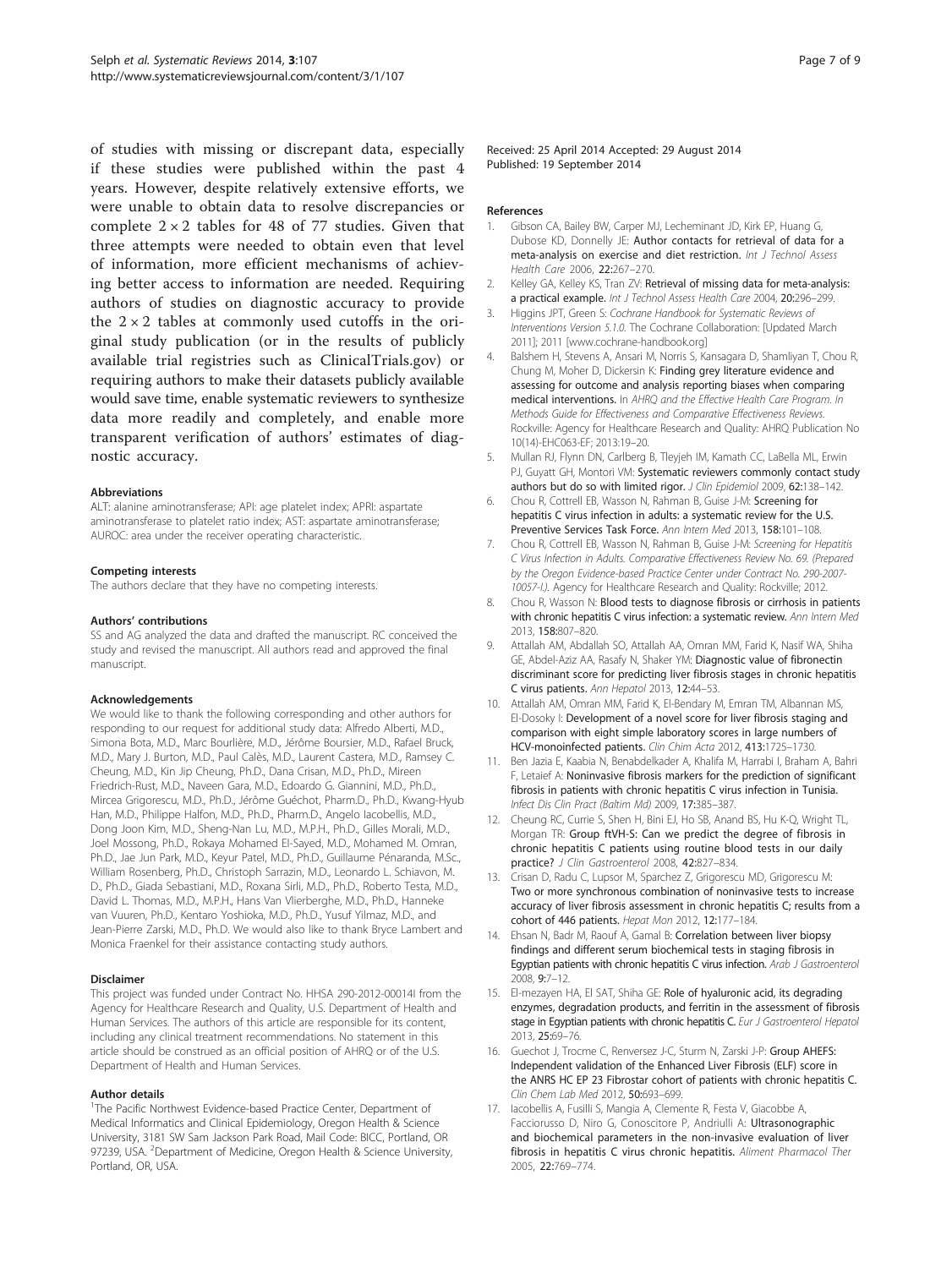- <span id="page-7-0"></span>18. Iacobellis A, Mangia A, Leandro G, Clemente R, Festa V, Attino V, Ricciardi R, Giacobbe A, Facciorusso D, Andriulli A: External validation of biochemical indices for noninvasive evaluation of liver fibrosis in HCV chronic hepatitis. Am J Gastroenterol 2005, 100:868–873.
- 19. Leroy V, Monier F, Bottari S, Trocme C, Sturm N, Hilleret MN, Morel F, Zarski JP: Circulating matrix metalloproteinases 1, 2, 9 and their inhibitors TIMP-1 and TIMP-2 as serum markers of liver fibrosis in patients with chronic hepatitis C: comparison with PIIINP and hyaluronic acid. Am J Gast 2004, 99:271–279.
- 20. Mossong J, Bill S, Hawotte K, Gilson G, Knolle U, Weber J, Roskams T, Arendt V: Predicting significant fibrosis in hepatitis C patients in Luxembourg using serological markers. Bull Soc Sci Med Grand Duche Luxemb 2011, 1:19–30.
- 21. Saitou Y, Shiraki K, Yamanaka Y, Yamaguchi Y, Kawakita T, Yamamoto N, Sugimoto K, Murata K, Nakano T: Noninvasive estimation of liver fibrosis and response to interferon therapy by a serum fibrogenesis marker, YKL-40, in patients with HCV-associated liver disease. World J Gastroenterol 2005, 11:476–481.
- 22. Sebastiani G, Vario A, Guido M, Alberti A: Performance of noninvasive markers for liver fibrosis is reduced in chronic hepatitis C with normal transaminases. J Vir Hep 2008, 15:212–218.
- 23. Sebastiani G, Castera L, Halfon P, Pol S, Mangia A, Di Marco V, Pirisi M, Voiculescu M, Bourliere M, Alberti A: The impact of liver disease aetiology and the stages of hepatic fibrosis on the performance of non-invasive fibrosis biomarkers: an international study of 2411 cases. Aliment Pharmacol Ther 2011, 34:1202–1216.
- 24. Sebastiani G, Halfon P, Castera L, Mangia A, Di Marco V, Pirisi M, Voiculescu M, Bourliere M, Alberti A: Comparison of three algorithms of non-invasive markers of fibrosis in chronic hepatitis C. Aliment Pharmacol Ther 2012, 35:92–104.
- 25. Stibbe KJM, Verveer C, Francke J, Hansen BE, Zondervan PE, Kuipers EJ, De Knegt RJ, Van Vuuren AJ: Comparison of non-invasive assessment to diagnose liver fibrosis in chronic hepatitis B and C patients. Scand J Gastroenterol 2011, 46:962–972.
- 26. Adler M, Gulbis B, Moreno C, Evrard S, Verset G, Golstein P, Frotscher B, Nagy N, Thiry P: The predictive value of FIB-4 versus FibroTest, APRI, FibroIndex and Forns index to noninvasively estimate fibrosis in hepatitis C and nonhepatitis C liver diseases. Hepatology 2008, 47:762–763.
- 27. Ahmad W, Ijaz B, Javed FT, Gull S, Kausar H, Sarwar MT, Asad S, Shahid I, Sumrin A, Khaliq S, Jahan S, Pervaiz A, Hassan S: A comparison of four fibrosis indexes in chronic HCV: development of new fibrosis-cirrhosis index (FCI). BMC Gastroenterol 2011, 11:44.
- 28. Amorim TG, Staub GJ, Lazzarotto C, Silva AP, Manes J, Da Graca Ferronato M, Shiozawa MB, Narciso-Schiavon JL, Dantas-Correa EB, De Lucca Schiavon L: Validation and comparison of simple noninvasive models for the prediction of liver fibrosis in chronic hepatitis C. Ann Hepatol 2012, 11:855–861.
- 29. Arabul M, Aslan F, Alper E, Akpinar Z, Celik M, Kandemir A, Vatansever S, Unsal B: Simple non-invasive markers as a predictor of fibrosis and viral response in chronic hepatitis C patients. Turk J Gastroenterol 2012, 23:538–545.
- 30. Bota S, Sirli R, Sporea I, Focsa M, Popescu A, Danila M, Strain M, Sendroiu M, Deleanu A, Dan I: A new scoring system for prediction of fibrosis in chronic hepatitis C. Hepat Mon 2011, 11:548–555.
- 31. Bourliere M, Penaranda G, Ouzan D, Renou C, Botta-Fridlund D, Tran A, Rosenthal E, Wartelle-Bladou C, Delasalle P, Oules V, Portal I, Castellani P, Lecomte L, Rosenthal-Alliere MA, Halfon P: Optimized stepwise combination algorithms of non-invasive liver fibrosis scores including Hepascore in hepatitis C virus patients. Aliment Pharmacol Ther 2008, 28:458–467.
- 32. Boursier J, Bacq Y, Halfon P, Leroy V, De Ledinghen V, De Muret A, Bourlière M, Sturm N, Foucher J, Oberti F, Rousselet MC, Cales P: Improved diagnostic accuracy of blood tests for severe fibrosis and cirrhosis in chronic hepatitis C. Eur J Gastroenterol Hepatol 2009, 21:28–38.
- 33. Boursier J, De Ledinghen V, Zarski J-P, Rousselet M-C, Sturm N, Foucher J, Leroy V, Fouchard-Hubert I, Bertrais S, Gallois Y, Oberti F, Dib N, Cales P: A new combination of blood test and fibroscan for accurate non-invasive diagnosis of liver fibrosis stages in chronic hepatitis C. Am J Gastroenterol 2011, 106:1255–1263.
- 34. Burton MJ, Sunesara I, Penman A, Pham H, Oliver N, Young CA, McGloster N, McGuire BM: Comparing the aspartate aminotransferase (AST) to platelet ratio index (APRI) between African American and white veterans with chronic hepatitis C. South Med J 2011, 104:309–314.
- 35. Calès P, Boursier J, Bertrais S, Oberti F, Gallois Y, Fouchard-Hubert I, Dib N, Zarski JP, Rousselet MC, Multicentric G: Optimization and robustness of blood tests for liver fibrosis and cirrhosis. Clin Biochem 2010, 43:1315–1322.
- 36. Calès P, Boursier J, De Lédinghen V, Halfon P, Bacq Y, Leroy V, Dib N, Oberti F, Sawadogo A, Rousselet MC, Lunel F: Evaluation and improvement of a reliable diagnosis of cirrhosis by blood tests. Gastroenterol Clin Biol 2008, 32:1050–1060.
- 37. Calès P, Oberti F, Michalak S, Hubert-Fouchard I, Rousselet M, Konate A, Gallois Y, Ternisien C, Chevailler A, Lunel F: A novel panel of blood markers to assess the degree of liver fibrosis. Hepatology 2005, 42:1373–1381.
- Castéra L, Vergniol J, Foucher J, Le Bail B, Chanteloup E, Haaser M, Darriet M, Couzigou P, De Lédinghen V: Prospective comparison of transient elastography, Fibrotest, APRI, and liver biopsy for the assessment of fibrosis in chronic hepatitis C. Gastroenterology 2005, 128:343–350.
- 39. Cheung KJ, Tilleman K, Deforce D, Colle I, Moreno C, Gustot T, Van Vlierberghe H: Usefulness of a novel serum proteome-derived index FI-PRO (fibrosis-protein) in the prediction of fibrosis in chronic hepatitis C. Eur J Gastroenterol Hepatol 2011, 23:701–710.
- 40. Cobbold J, Crossey M, Colman P, Goldin R, Murphy P, Patel N, Fitzpatrick J, Vennart W, Thomas H, Cox I, Taylor-Robinson S: Optimal combinations of ultrasound-based and serum markers of disease severity in patients with chronic hepatitis C. J Viral Hepat 2010, 17:537–545.
- 41. Cross TJ, Calvaruso V, Maimone S, Carey I, Chang TP, Pleguezuelo M, Manousou P, Quaglia A, Grillo F, Dhillon AP, Dusheiko GM, Burroughs AK, Harrison PM: Prospective comparison of Fibroscan, King's score and liver biopsy for the assessment of cirrhosis in chronic hepatitis C infection. J Viral Hepat 2010, 17:546–546.
- 42. Cross TJS, Rizzi P, Berry PA, Bruce M, Portmann B, Harrison PM: King's Score: an accurate marker of cirrhosis in chronic hepatitis C. Eur J Gastroenterol Hepatol 2009, 21:730–738.
- 43. Deghady A, Abdou A, El-Neanaey WA, Diab I: Association of genetic polymorphism -670A > G in the Fas gene and serum markers AST platelet ratio index, AST/ALT with significant fibrosis and cirrhosis in chronic hepatitis C. Genet Test Mol Biomarkers 2012, 16:531–535.
- 44. El-Sayed R, Fahmy M, El Koofy N, El-Raziky M, El-Hawary M, Helmy H, El-Akel W, El-Hennawy A, El-Karaksy H: Can aspartate aminotransferase to platelet ratio index replace liver biopsy in chronic hepatitis C? Trop Gastroenterol 2011, 32:267–272.
- 45. Fabris C, Smirne C, Toniutto P, Colletta C, Rapetti R, Minisini R, Falleti E, Leutner M, Pirisi M: Usefulness of six non-proprietary indirect markers of liver fibrosis in patients with chronic hepatitis C. Clin Chem Lab Med 2008, 46:253–259.
- 46. Fontana RJ, Goodman ZD, Dienstag JL, Bonkovsky HL, Naishadham D, Sterling RK, Su GL, Ghosh M, Wright EC, Group H-CT: Relationship of serum fibrosis markers with liver fibrosis stage and collagen content in patients with advanced chronic hepatitis C. Hepatology 2008, 47:789–798.
- 47. Fontanges T, Bailly F, Trepo E, Chevallier M, Maynard-Muet M, Nalet B, Beorchia S, Pillon D, Moindrot H, Froissart B, Slaoui M, Tinel X, Pradat P, Trepo C: Discordance between biochemical markers of liver activity and fibrosis (Actitest-Fibrotest) and liver biopsy in patients with chronic hepatitis C. Gastroenterol Clin Biol 2008, 32:858-865.
- 48. Fouad SA, Esmat S, Omran D, Rashid L, Kobaisi MH: Noninvasive assessment of hepatic fibrosis in Egyptian patients with chronic hepatitis C virus infection. World J Gastroenterol 2012, 18:2988–2994.
- 49. Friedrich-Rust M, Rosenberg W, Parkes J, Herrmann E, Zeuzem S, Sarrazin C: Comparison of ELF. FibroTest and FibroScan for the non-invasive assessment of liver fibrosis. BMC Gastroenterol 2010, 10:103.
- 50. Gabrielli GB, Capra F, Casaril M, Squarzoni S, Tognella P, Dagradi R, De Maria E, Colombari R, Corrocher R, De Sandre G: Serum laminin and type III procollagen in chronic hepatitis C. Diagnostic value in the assessment of disease activity and fibrosis. Clin Chim Acta 1997, 265:21-31.
- 51. Gara N, Zhao X, Kleiner DE, Liang TJ, Hoofnagle JH, Ghany MG: Discordance among transient elastography, aspartate aminotransferase to platelet ratio index, and histologic assessments of liver fibrosis in patients with chronic hepatitis C. Clin Gastroenterol Hepatol 2013, 11:303–308. el.
- 52. Giannini E, Testa R: Noninvasive diagnosis of fibrosis: the truth is rarely pure and never simple. Hepatology 2003, 38:1312–1313.
- 53. Grigorescu M, Rusu M, Neculoiu D, Radu C, Serban A, Catanas M, Grigorescu MD: The FibroTest value in discriminating between insignificant and significant fibrosis in chronic hepatitis C patients. The Romanian experience. J Gastrointestin Liver Dis 2007, 16:31–37.